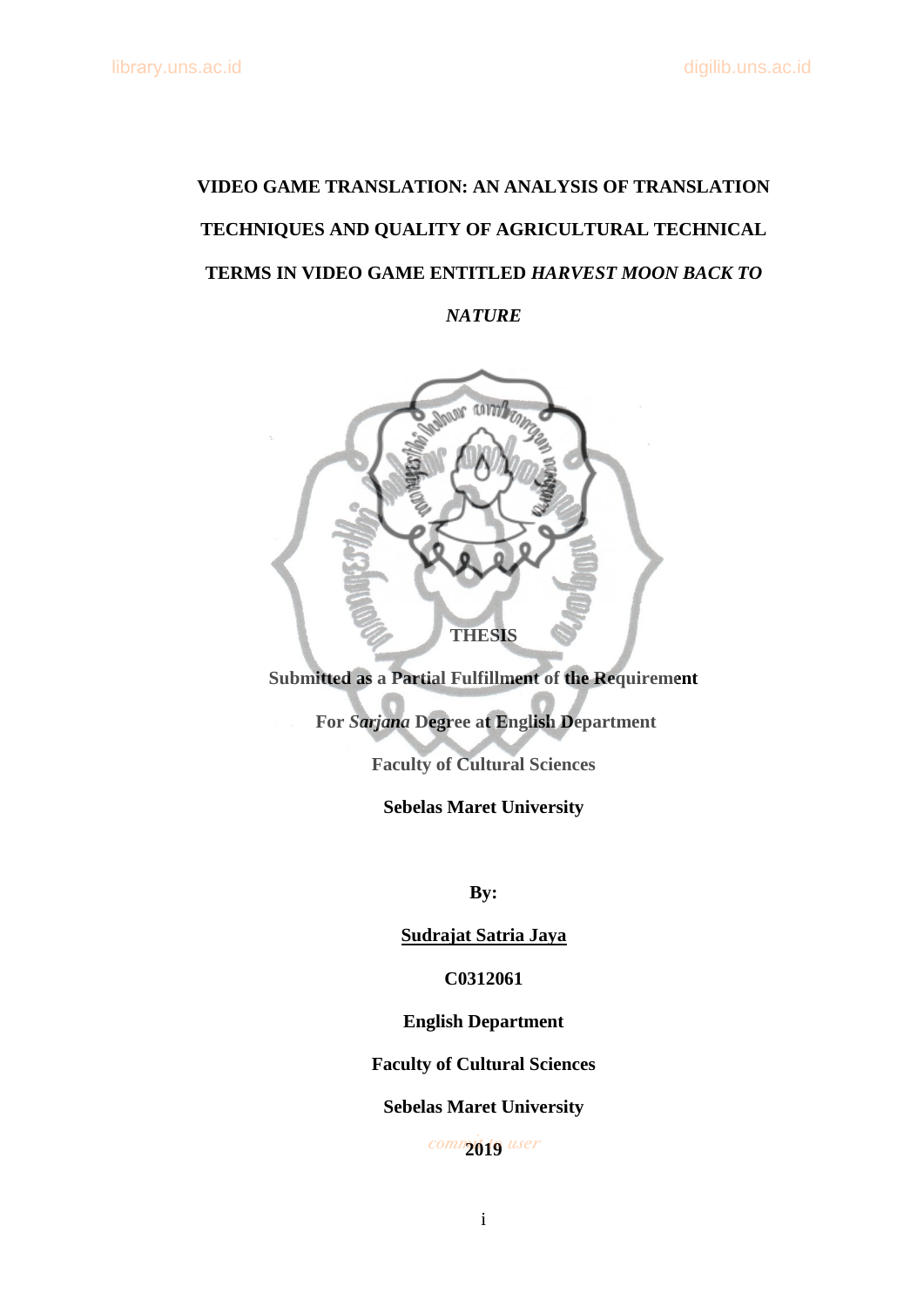

ر

## **THESIS APPROVAL**

# **VIDEO GAME TRANSLATION: AN ANALYSIS OF TRANSLATION TEU GAME TRANSLATION: AN ANALYSIS OF TRANSLATION TECHNIQUES AND QUALITY OF AGRICULTURAL TECHNICAL TERMS IN VIDEO GAME ENTITLED HARVEST MOON BACK TO**<br>NATURE

| By:                                                |
|----------------------------------------------------|
| Sudrajat Satria Jaya<br>C0312061                   |
| Approved to be examined before the Board Examiners |
| <b>Faculty of Cultural Sciences</b>                |
| Sebelas Maret University                           |
| <b>Thesis Consultant</b>                           |
|                                                    |
| Bayu Budiharjo, S.S., M. Hum                       |
| NIP. 19850101 201302 01                            |
| <b>Head of English Department</b>                  |
| Drs. Agus Hari Wibbwo, M.A. Ph. D                  |
| NIP. 19670830 1199302 1 001                        |
|                                                    |
| commit to user                                     |

 $\overline{\mathbf{u}}$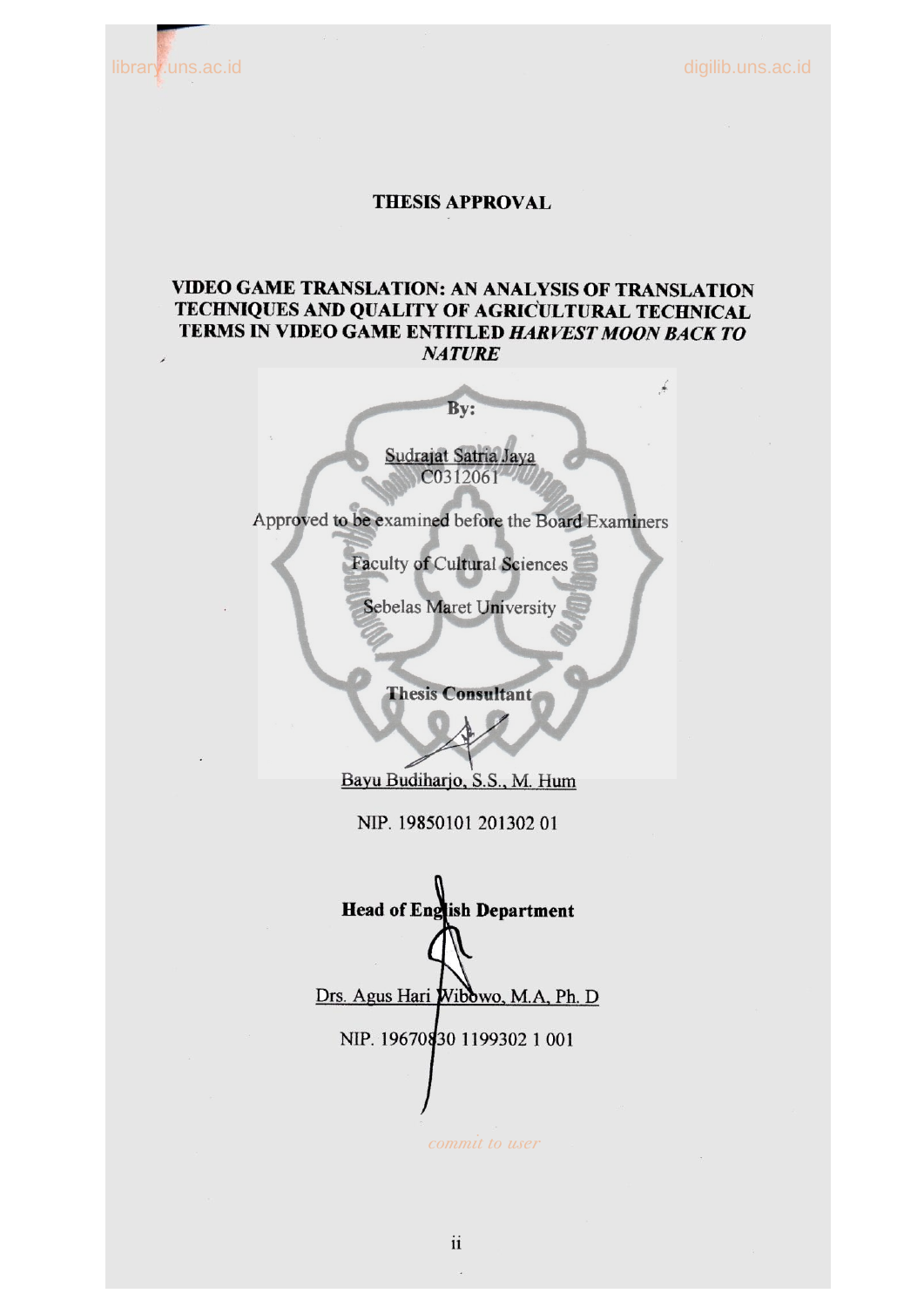Video Game translation: An Analysis of Translation Techniques and Quality of Agricultural Technical Terms in Video Game Entitled *Harvest Moon Back to Nature*

By:  $\lambda$  . Sudrajat Satria Jaya C0312061 **Approved and Accepted by the Board of Examiners, Faculty of Cultural Sciences Sebelas Maret University Position Name Signature** Chairperson **Drs. Agus Hari Wibowo, M.A., Ph.D.** NIP 19670830 199302 1 001 Secretary **Nur Saptaningsih, S.Hum., M.Hum.** NIP 19850203 201610 01 First Examiner **Bayu Budiharjo, S.S., M.Hum.**  $1985010120120101$ Second Examiner **Ardianna Nuraeni, S.S., M.Hum.**  $\mathcal{L}$   $\mathcal{L}$   $\mathcal{L}$   $\mathcal{L}$   $\mathcal{L}$   $\mathcal{L}$   $\mathcal{L}$   $\mathcal{L}$  $\bigwedge$ Th  $\mathcal{L}_{\mathcal{N}_{\mathcal{B}}}$ VERS AT 1 **GENENTERIAL REA**  $P(X|X) =$ 

**Sentosa**, M.Ed., Ph. D.<br>328 198601 1001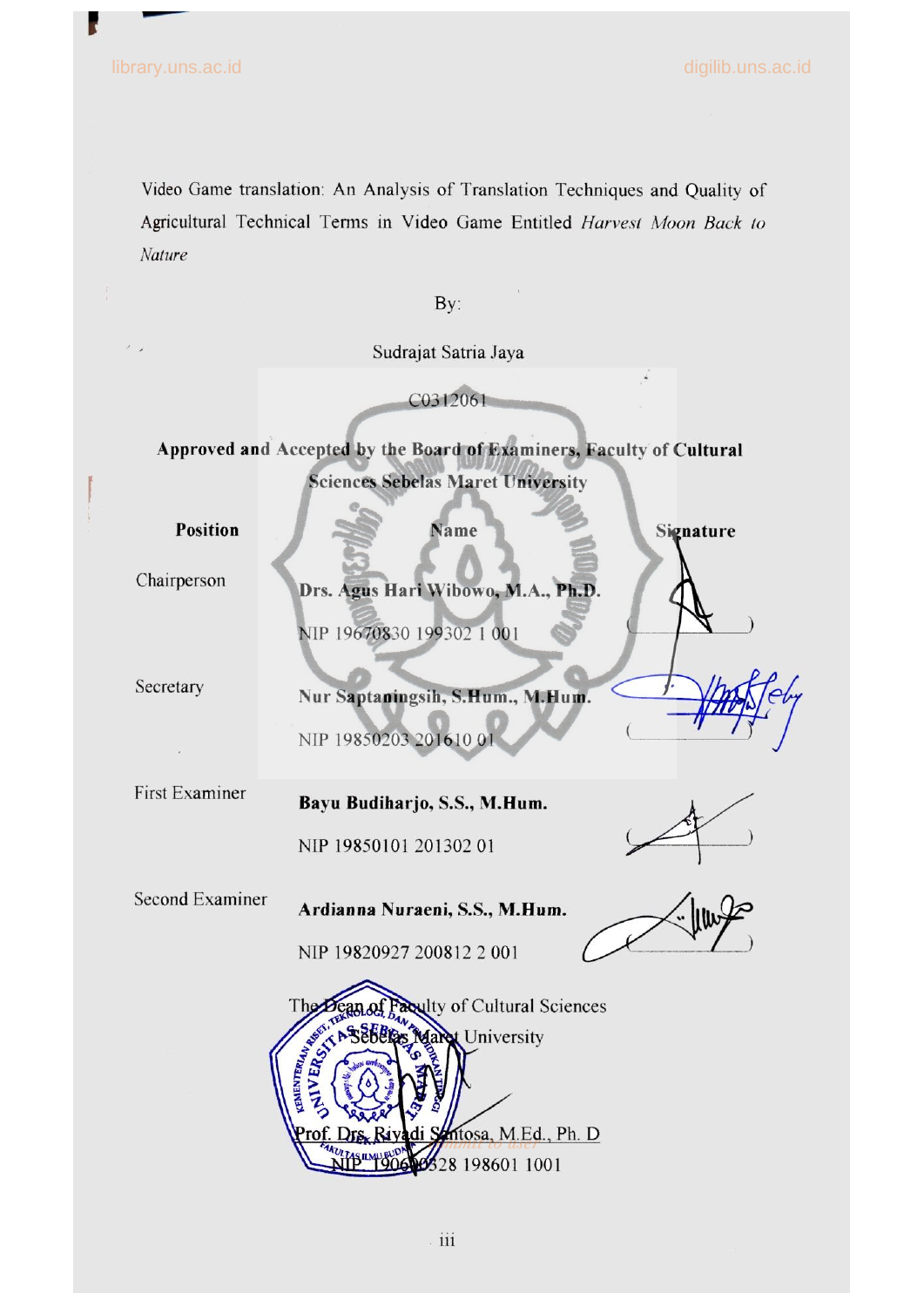#### **PRONOUNCEMENT**

## **Name : Sudrajat Satria Jaya**

## **NIM : C0312061**

The researcher stated whole-heartedly that this thesis entitled *Video Game translation: An Analysis of Translation Techniques and Quality of Agricultural Technical Terms in Video Game Entitled Harvest Moon Back to Nature* is originally made by the researcher. The things related the people's work are written in quotation and included within the bibliography.

If it is proved that the researcher cheats, the researcher is ready to take the responsibility.

 $RQ$ 

Surakarta, 31 January 2019

The Researcher

Sudrajat Satria Jaya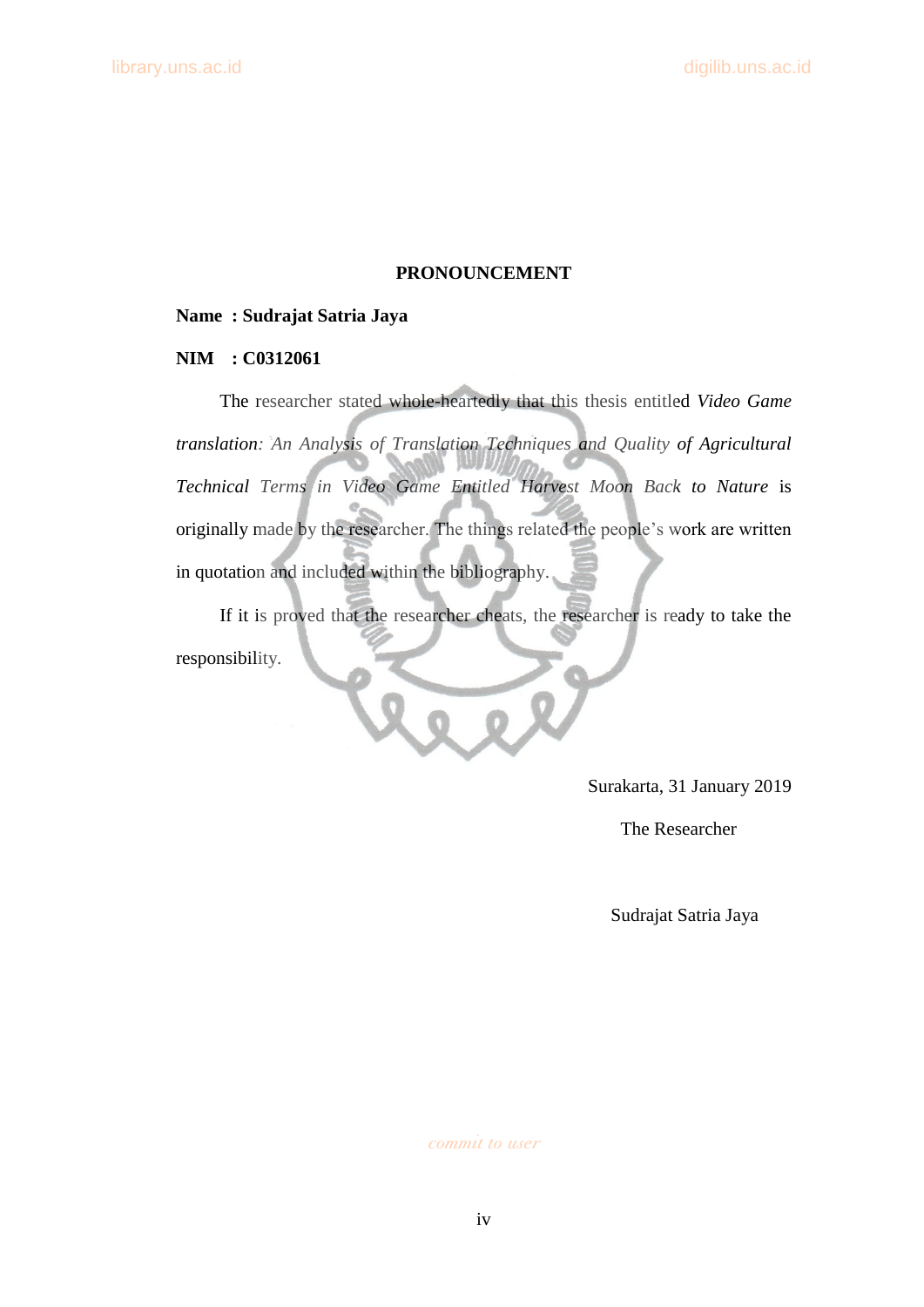## **MOTTOS**

**"***Hardwork betrays none, but dreams betrays many"*

(Hachiman Hikigaya – Oregairu)

*"If I don't have to do it, I won't. If I have to do it, I'll make it quick."*

(Oreki Houtarou – Hyouka)

*"Everybody is a genius. But if you judge a fish by its ability to climb a* 

*tree, it will live its whole life believing that it is stupid"*

(Albert Einstein)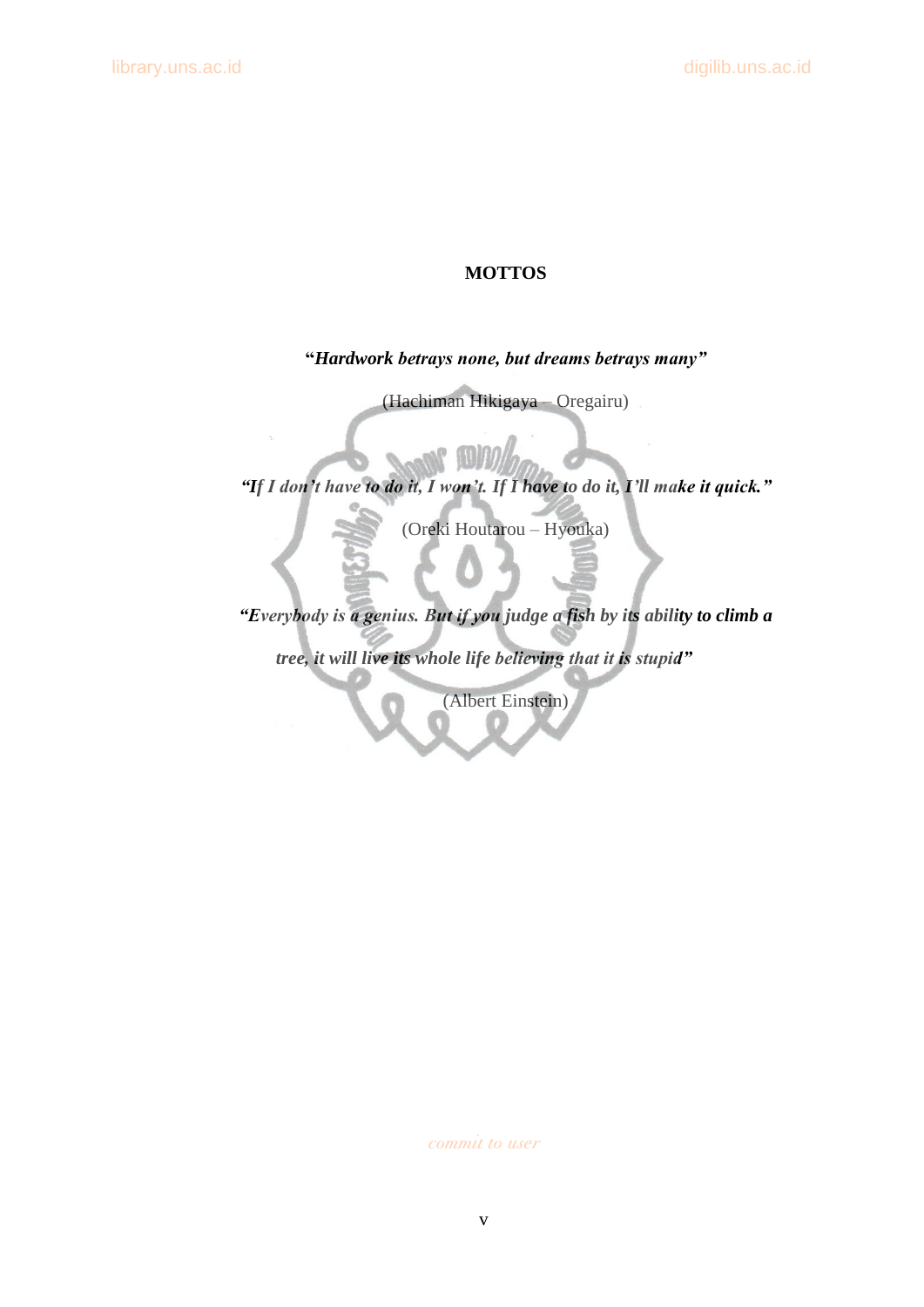# **DEDICATION**

**The researcher whole-heartedly dedicates this thesis to:**

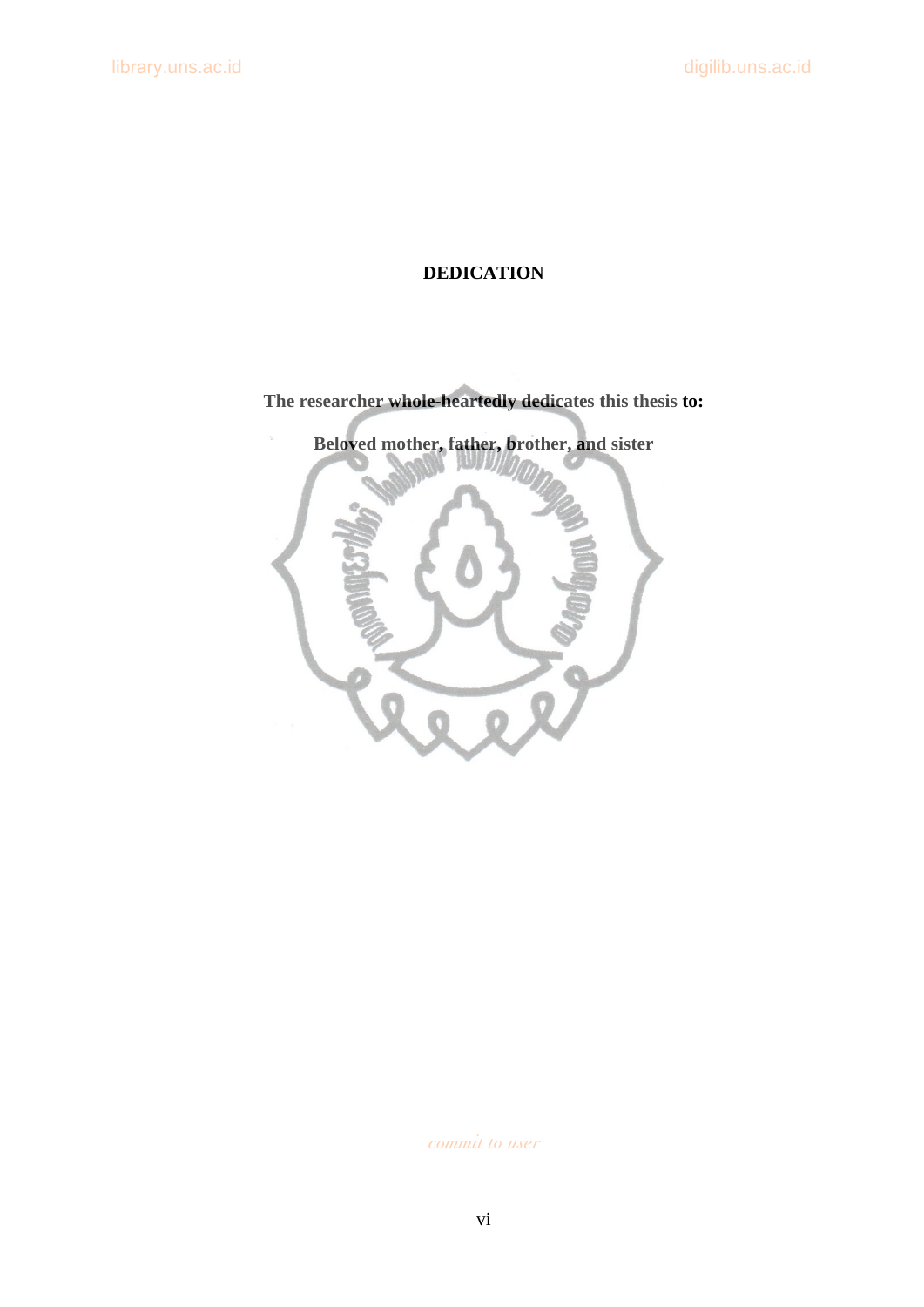#### **ACKNOWLEDMENT**

I would like to deliver my gratitude to Allah SWT for the blessing and guidance in accomplishing the thesis entitled *Video Game translation: An Analysis of Translation Techniques and Quality of Agricultural Technical Terms In Video Game Entitled Harvest Moon Back to Nature* as the partial fulfillment of the requirement for Sarjana degree.

However, there are also many supports and helps coming from many people around. Thus, the researcher would like to express the gratitude to:

- 1. Prof. Drs. Riyadi Santosa, M.Ed., Ph. D as the Dean of Faculty of Cultural Sciences, Sebelas Maret University.
- 2. Drs. Agus Hari Wibowo, M.A, Ph. D as the Head of English Department, Sebelas Maret University.
- 3. Bayu Budiharjo, S.S., M. Hum as thesis consultant, for the guidance and advices to finish the thesis.
- 4. Prof. Drs. Mangatur Nababan, M.Ed., M.A., Ph. D as the previous thesis consultant, for the guidance and insight.
- 5. Muhammad Taufiq Al Makmun, S.S., M.A. as academic consultant, for the assistance, guidance, and advices in my academic period.
- 6. All of the lecturers in English Department, for the lectures and knowledge.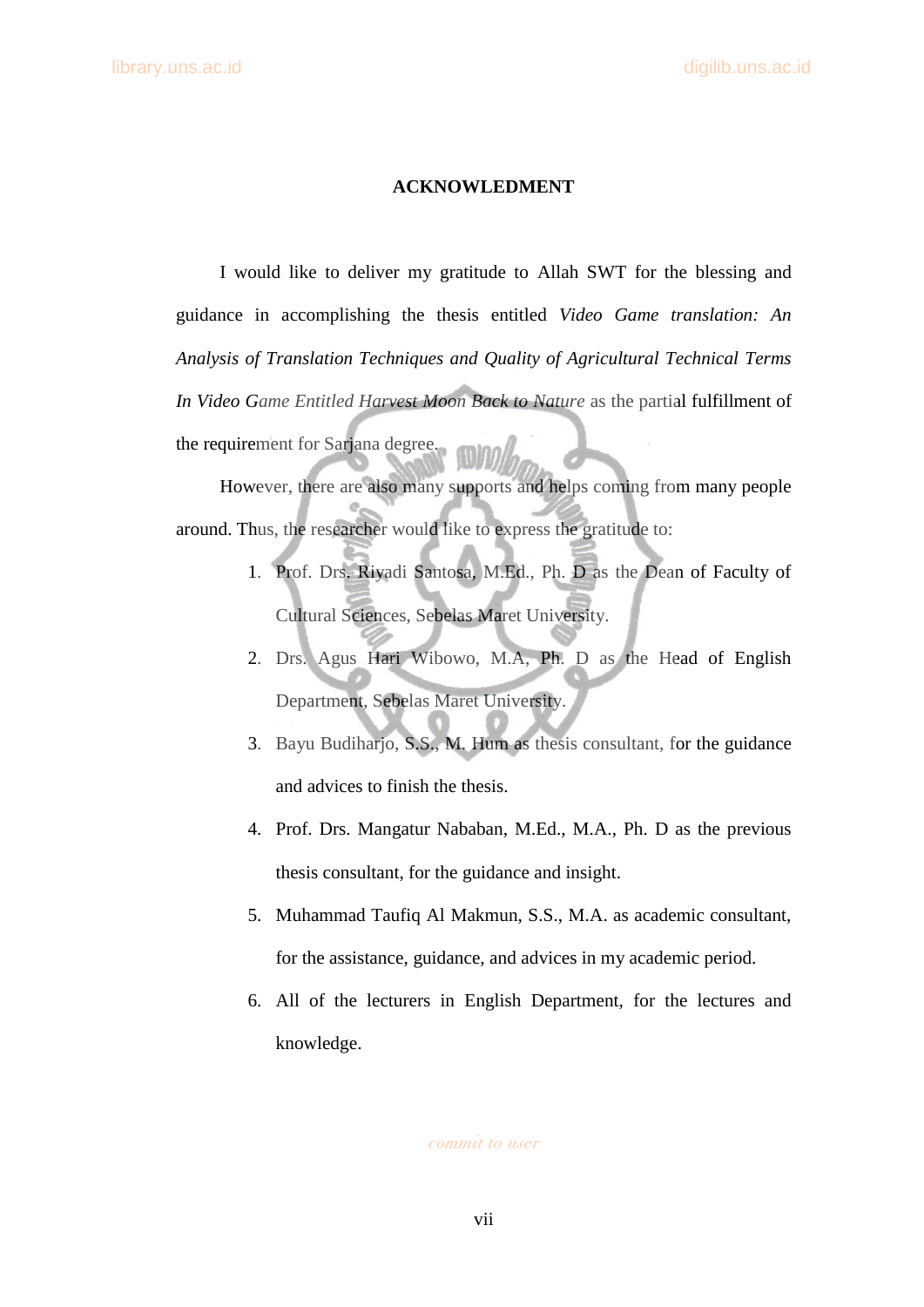- 7. All of my raters Sumardiono, Anita Rusjayanti, and Alfian Yoga Prananta for your time, advice and opinion which contribute a lot for the thesis.
- 8. My beloved mom, dad, brother, and sister for the pray, support, and everything so I can finish the thesis.
- 9. Thank you for Ratna Ofvillia who always stays and helps me. For giving me supports and reasons to finish the thesis.
- 10. Thanks to Islah Ma'ruf Sahrani, Radyan Wresniwira Sandi, Bimo Putra Wicaksono, Fedrick Wahyu and Guruh Putra Tama who give me support, lesson, and everything to me.
- 11. The family of English Department from 10-13, for your great friendship. Thank you for everything.

Finally, I hope that this research will be beneficial for students, researchers, and for those who are interested in translation studies, especially the translation of agricultural text and video game.

Surakarta, 31 January 2019

Sudrajat Satria Jaya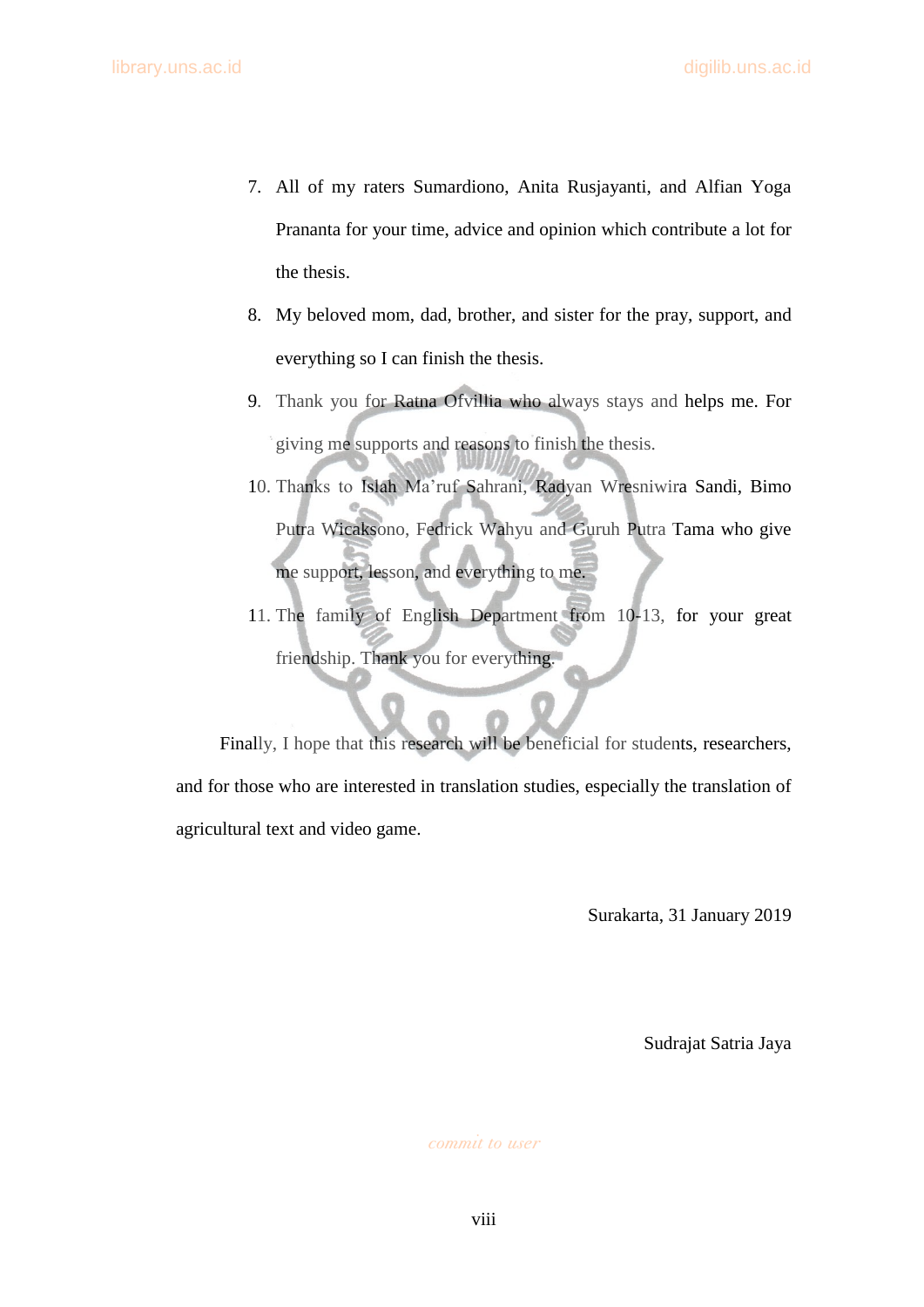# **TABLE OF CONTENTS**

|                                      | Ť            |
|--------------------------------------|--------------|
| THE APPROVAL OF THE CONSULTANT       | <i>ii</i>    |
| THE APPROVAL OF THE BOARD EXAMINER   | iii          |
|                                      | iv           |
|                                      | $\mathbf{V}$ |
| DEDICATION                           |              |
| ACKNOWLEDGEMENT.                     | vii          |
| TABLE OF CONTENTS                    | i <b>x</b>   |
|                                      | xii          |
|                                      | xiv          |
| <b>CHAPTER I: INTRODUCTION</b>       |              |
|                                      | $\mathbf 1$  |
|                                      | 6            |
|                                      | 6            |
|                                      | 7            |
|                                      | 7            |
| <b>CHAPTER II: LITERATURE REVIEW</b> |              |
|                                      | 9            |
|                                      | 10           |
|                                      | 14           |
|                                      | 22           |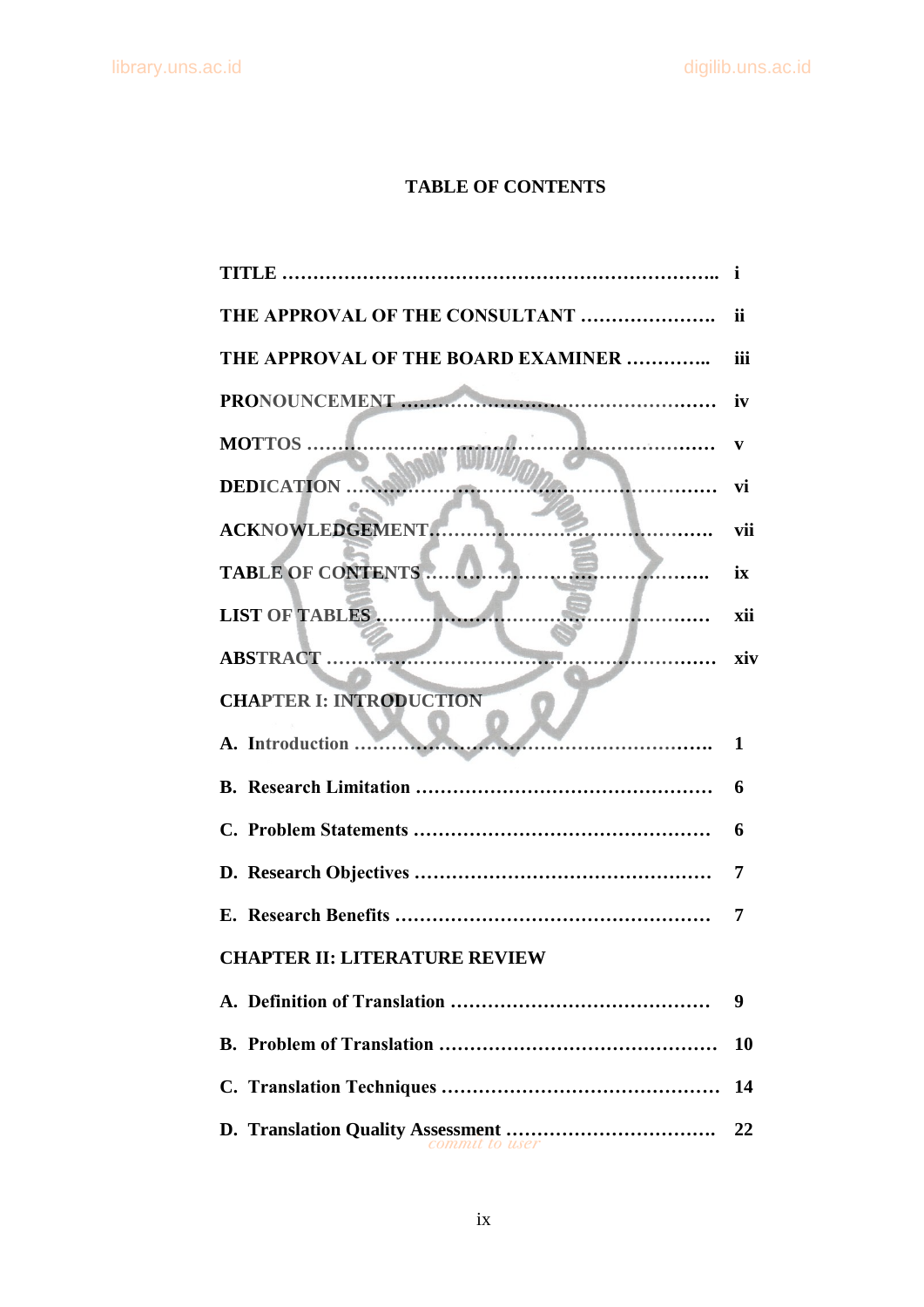|                                                              | 24              |
|--------------------------------------------------------------|-----------------|
|                                                              | 25              |
|                                                              | 26              |
| <b>CHAPTER III: RESEARCH METHODOLOGY</b>                     |                 |
|                                                              | 27              |
|                                                              | 27              |
|                                                              | 28              |
|                                                              | 29              |
|                                                              | 30              |
|                                                              | 33              |
|                                                              | 34              |
| <b>CHAPTER IV: RESEARCH FINDINGS AND DISCUSSION</b>          |                 |
|                                                              | 35              |
|                                                              | 35              |
| 1. The Analysis of Translation Technique Used in Translating |                 |
| Agricultural Technical Terms in Video Game Entitled          |                 |
| <b>Harvest Moon Back to Nature </b>                          | 35 <sup>5</sup> |
|                                                              | 37              |
| b. Borrowing (Pure Borrowing)                                | 40              |
| $c_{\bullet}$                                                | 43              |
|                                                              | 45              |
| e.                                                           | 48              |
|                                                              | 49              |
|                                                              |                 |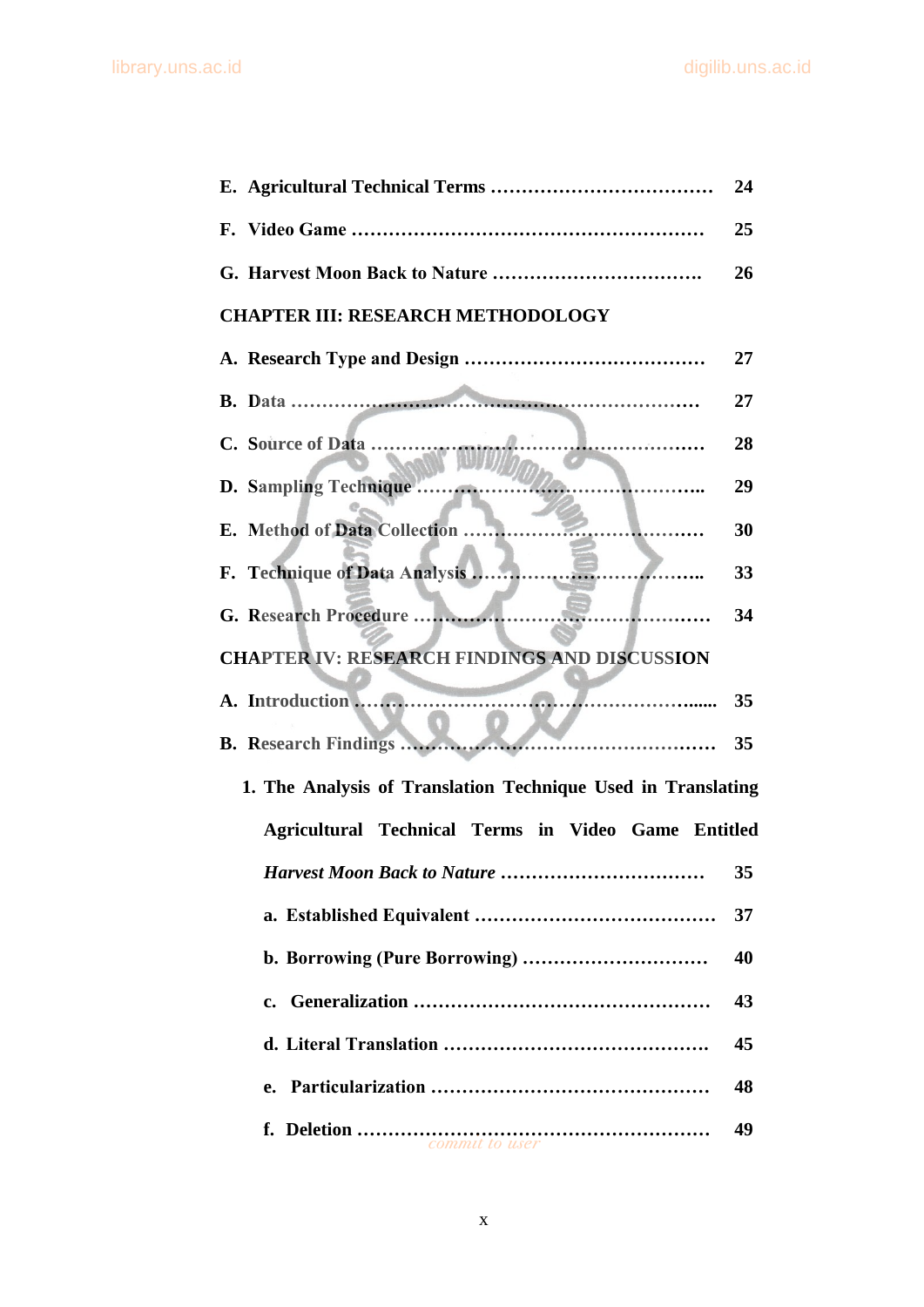|                                                         | 50 |
|---------------------------------------------------------|----|
|                                                         | 51 |
|                                                         | 52 |
|                                                         | 53 |
|                                                         | 54 |
| 2.                                                      | 55 |
|                                                         | 55 |
| 1. Category A                                           | 55 |
| Category B<br>2.                                        | 59 |
|                                                         | 60 |
|                                                         | 62 |
|                                                         | 62 |
| 2.                                                      | 65 |
|                                                         | 67 |
|                                                         | 68 |
| 1.                                                      | 69 |
| 2. Category B                                           | 70 |
|                                                         | 71 |
|                                                         | 72 |
| 1. Translation techniques According to Molina and Albir | 72 |
| 2. The previous research in the video game translation  | 75 |
| <b>CHAPTER V: CONCLUSION AND RECOMMENDATIONS</b>        |    |
|                                                         | 78 |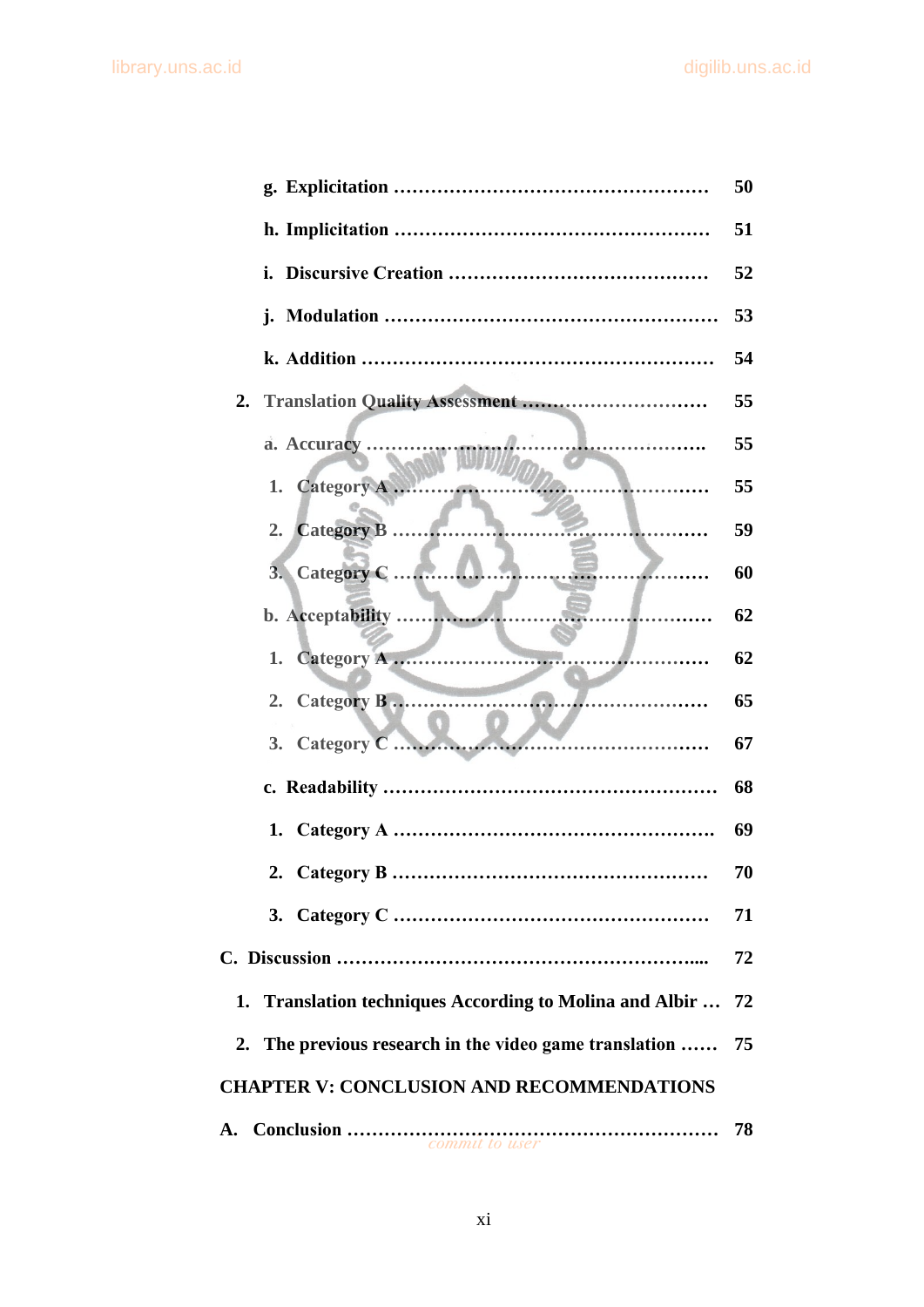| <b>APPENDICES</b> |  |
|-------------------|--|

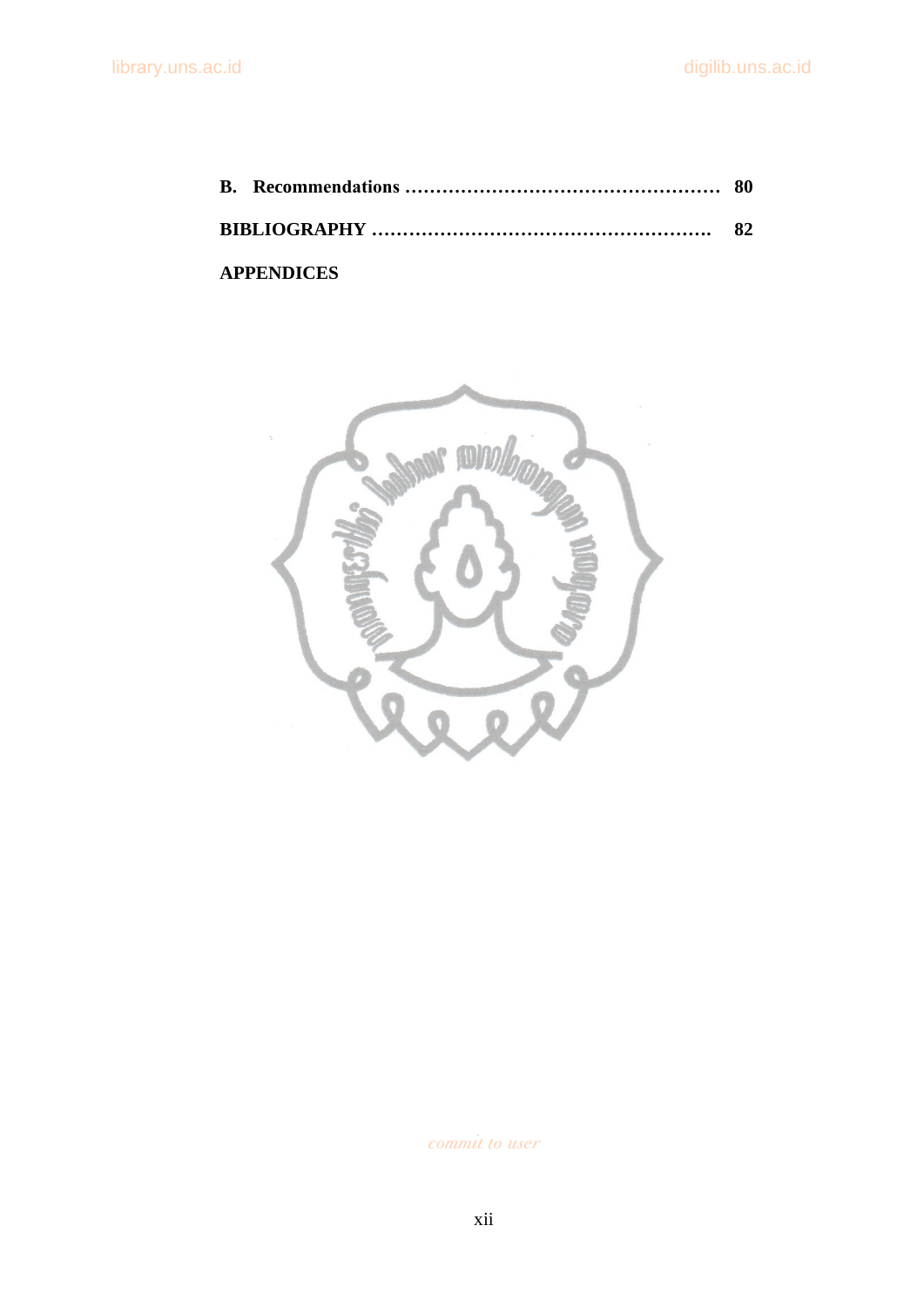# **LIST OF TABLES**

| $\blacksquare$ |  |
|----------------|--|